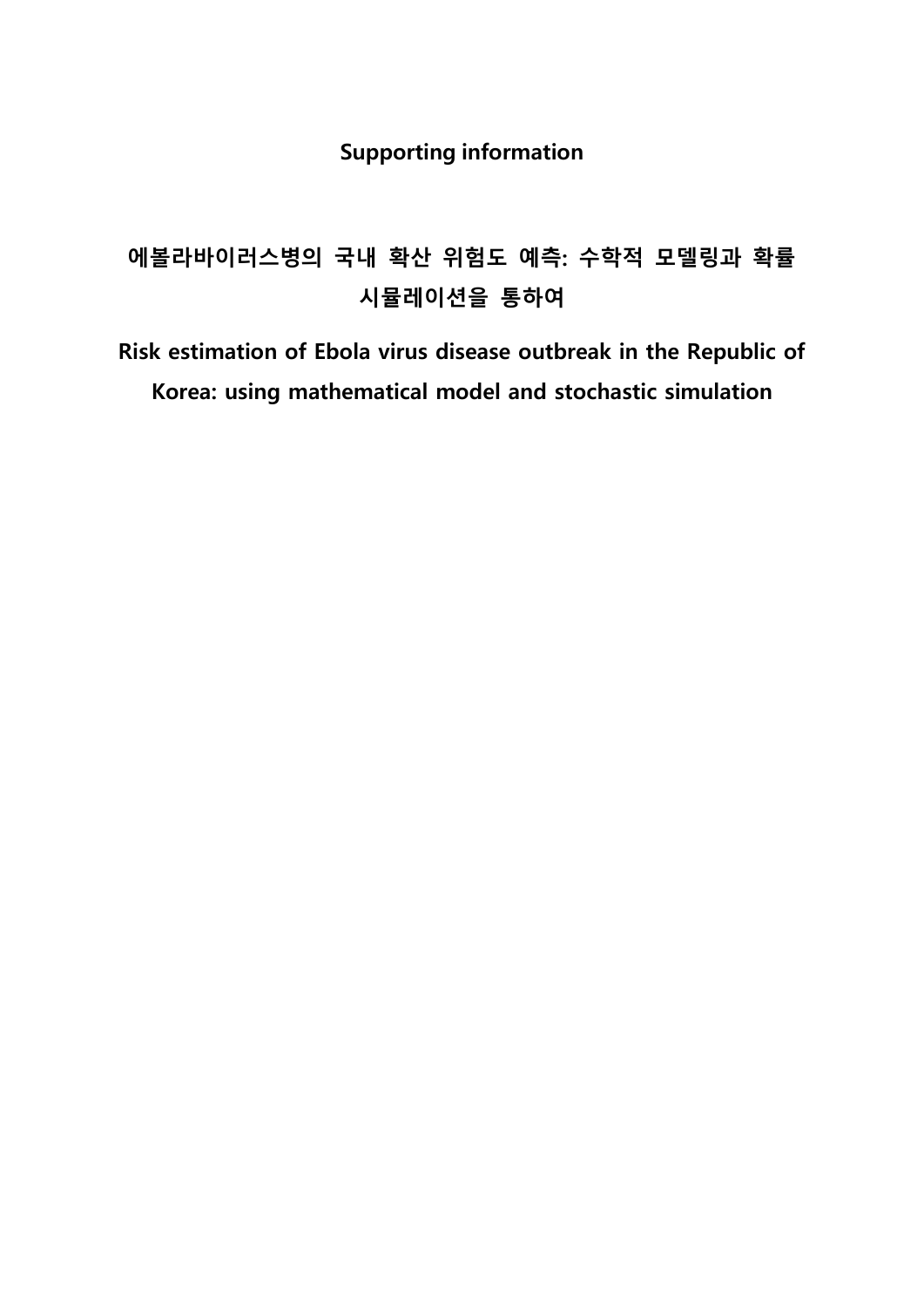#### **1. 2014 년 서아프리카 EVD 유행의 수리모델**

의료진과 지역사회 환자의 감염이질성을 고려하기 위하여 전체 인구를 의료종사자(healthcare worker; HCW) 집단과 일반 지역사회(community; C) 집단으로 나누었다. 의료종사자와 일반 지역사회 인구를 각각 감수성자(Susceptible; S), 잠복기 환자(Exposed; E), 감염자(Infectious; I), 내원환자(Hospitalized; J), 회복자(Recovered; R), 그리고, 사망자(Funeral; F) 그룹으로 구분하였다. Figure 1 은 EVD 전파의 감염흐름도를 나타낸 것이다.



**Figure 1 Flowchart of EVD model of 2014 Wester Africa EVD epidemic**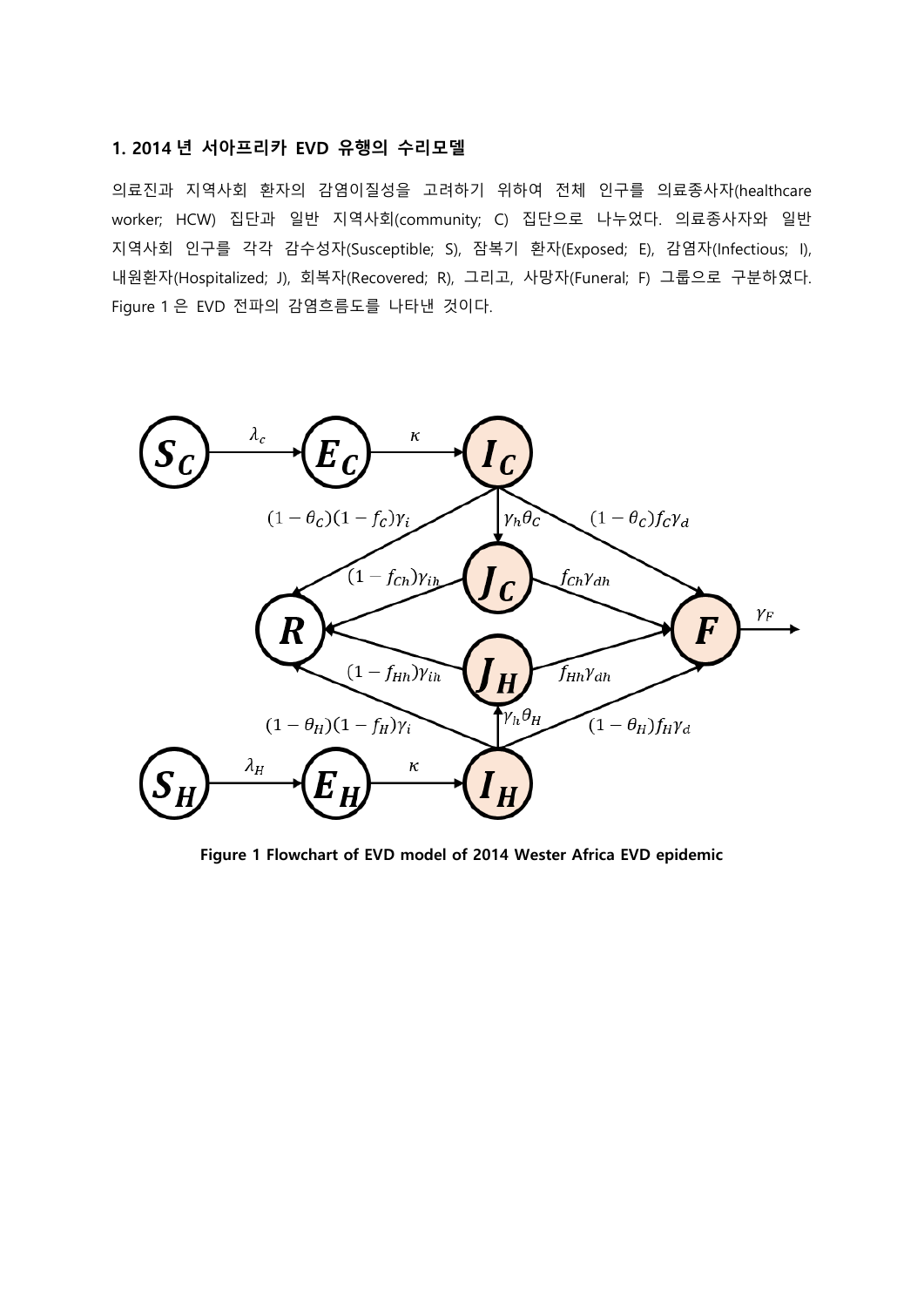는 각 감염 전파율이며 아래첨자는 감염원과 피감염원을 순서대로 나타낸다. 감염이 된 환자는 잠복기를 거친 이후 증상이 나타난 감염자가 된다. 감염자는 입원하지 않고 회복( $\gamma_i$ )하거나 사망(f)할 수 있으며, 입원( $\gamma_h$ )을 한 뒤에도 회복( $\gamma_{ih}$ )하거나 사망( $\gamma_{dh}$ )할 수 있다. 지역사회 집단과 의료종사자 집단의 회복률과 사망률, 입원률은 모두 다르므로 아래첨자를 이용하여 구분하였다. 장례문화의 전파를 고려하여 사망을 한 사람은 장례절차 $(\gamma_F)$ 를 거치는 동안 감염을 전파시킨다. WHO 의 중재를 고려하기 위하여 특정 시점(τ) 이후로 전파율(β)이 감소하며 환자에 의한 전파율( $\beta_{cc}$ ,  $\beta_{HC}$ ,  $\beta_{HH}$ ,  $\beta_{HC}$ ,  $\beta_{U}$ ,  $\beta_{HH}$ )과 사망자에 의한 전파율( $\beta_{FC}$ ,  $\beta_{FH}$ )이 각자 다른 비율로 지수적으로 감소한다 가정하였다 [1, 2, 3]. 수리모델은 다음과 같다.

$$
\frac{dS_{c}}{dt} = -\frac{(\beta_{cc}l_{c} + \beta_{HC}l_{H} + \beta_{IC}(J_{c} + J_{H}) + \beta_{FC}F)}{N}S_{c},
$$
\n
$$
\frac{dE_{c}}{dt} = \frac{(\beta_{cc}l_{c} + \beta_{HC}l_{H} + \beta_{JC}(J_{c} + J_{H}) + \beta_{FC}F)}{N}S_{c} - \kappa E_{c},
$$
\n
$$
\frac{dI_{c}}{dt} = \kappa E_{c} - ((1 - \theta_{c})(1 - f_{c})\gamma_{i} + (1 - \theta_{c})f_{c}\gamma_{d} + \gamma_{Ch}\theta_{c})I_{c},
$$
\n
$$
\frac{dJ_{c}}{dt} = \gamma_{Ch}l_{c} - ((1 - f_{Ch})\gamma_{ih} + f_{Ch}\gamma_{ah})J_{c},
$$
\n
$$
\frac{dS_{H}}{dt} = \lambda_{H} - \frac{(\beta_{CH}l_{c} + \beta_{HH}l_{H} + \beta_{JI}(J_{c} + J_{H}) + \beta_{FH}F)}{N}S_{H},
$$
\n
$$
\frac{dE_{H}}{dt} = \frac{(\beta_{CH}l_{c} + \beta_{HH}l_{H} + \beta_{JI}(J_{c} + J_{H}) + \beta_{FH}F)}{N}S_{H} - \kappa E_{H},
$$
\n
$$
\frac{dI_{H}}{dt} = \kappa E_{H} - ((1 - \theta_{H})(1 - f_{H})\gamma_{i} + (1 - \theta_{H})f_{H}\gamma_{d} + \gamma_{Hh}\theta_{H})I_{H},
$$
\n
$$
\frac{dJ_{H}}{dt} = \gamma_{Hh}\theta_{H}l_{H} - ((1 - f_{Hh})\gamma_{ih} + f_{Hh}\gamma_{ah})J_{H},
$$
\n
$$
\frac{dR}{dt} = (1 - \theta_{c})(1 - f_{c})\gamma_{i}l_{c} + (1 - f_{Ch})\gamma_{ih}J_{c} + (1 - \theta_{H})(1 - f_{H})\gamma_{i}l_{H} + (1 - f_{Hh})\gamma_{ih}J_{H},
$$
\n
$$
\frac{dF}{dt} = (1 - \theta_{c})f_{c}\gamma_{d}l_{c} + f_{Ch}\gamma_{cah}J_{c} + (1 - \theta_{H})f_{H}\gamma_{d}l_{H} + f_{
$$

**의료종사자와 비의료종사자의 개인위생수준의 차이, 병원과 지역사회의 위생환경 차이로 인한**  $E$ VD 의 감염 전파율 차이를 고려하기 위해 전파율 감소 모수  $p_1, p_2$  를 고려하였다  $(0 < p_1, p_2 <$  **). 감염 전파 감소는 다음과 같이 가정하였다. 첫째, 의료종사자의 경우 EVD 전파 예방 교육( )으로 인해 병원 밖에서도 EVD 전파율이 낮다. 둘째, 의료종사자가 비의료종사자에게 EVD 를 전파하는 전파율은 비의료종사자가 의료종사자에게 EVD 를 전파하는 전파과 같다고 가정한다. 셋째, 비의료종사자의 병원내 전파율은 지역사회에서의 전파율보다 낮은 전파율( )을**  $\overline{P}_{1,2} = 0$ , 교육효과로 감염전파가 100% 차단되면  $p_{1,2} = 0$ , 교육효과가 전혀 없다면  $p_{1,2} = 1$ 로 **정의하였다.**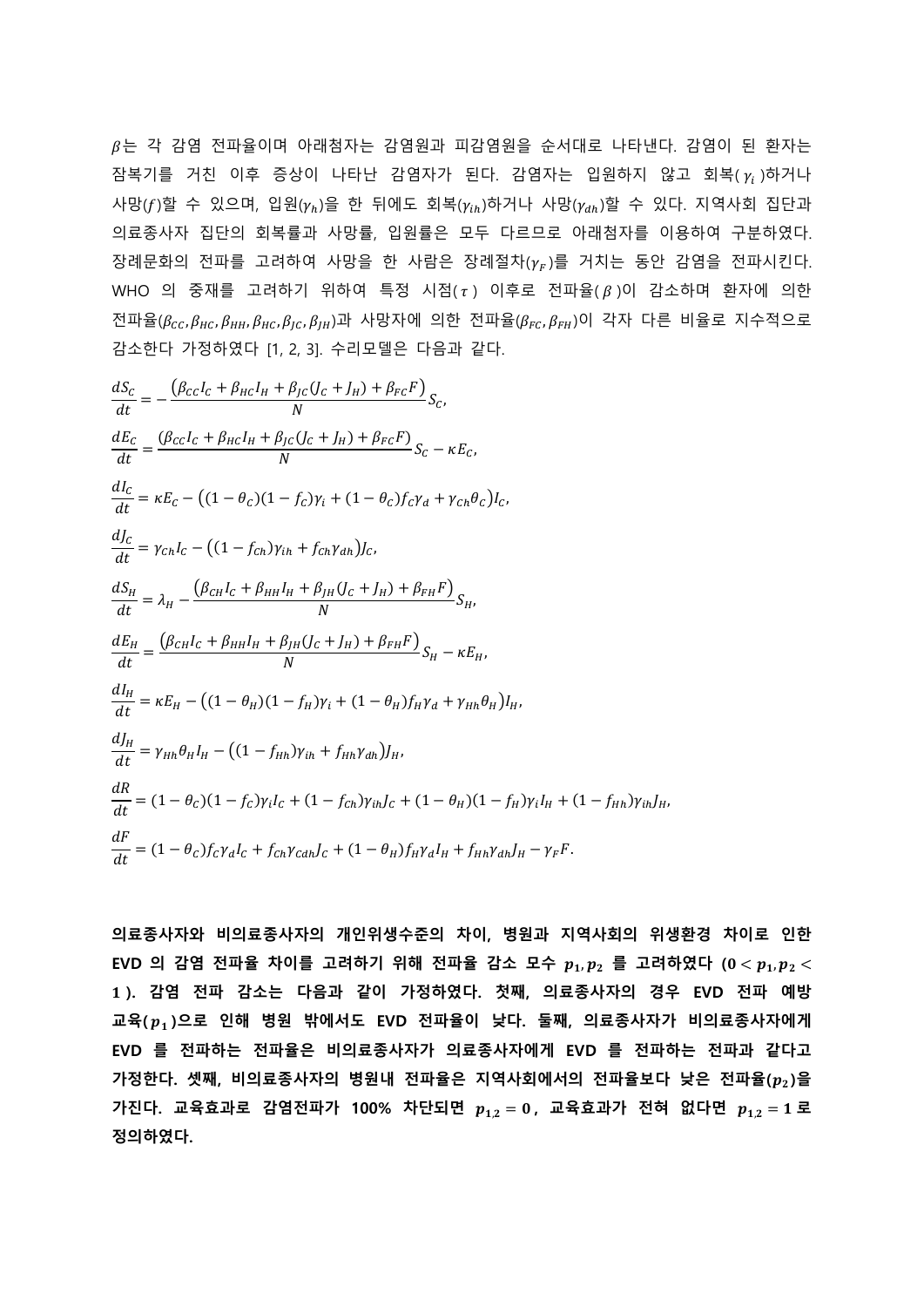**모델의 전파율들은 다음과 같은 관계식으로 표현이 가능하다.**

$$
\beta_{cc} = \beta_I,
$$
  
\n
$$
\beta_{CH} = \beta_{HC} = p_1 \beta_I,
$$
  
\n
$$
\beta_{JC} = p_2 \beta_I,
$$
  
\n
$$
\beta_{JH} = \beta_J,
$$
  
\n
$$
\beta_{FC} = \beta_F,
$$
  
\n
$$
\beta_{FH} = p_1 \beta_F.
$$

**본 가정에 사용된 전파율 감소 모수 , 는 PRCC 방법을 통해 모델에 미치는 민감도를 분석하였다.** 

#### **2. 2014 년 시에라리온 데이터를 이용한 EVD 전파율 추정**

데이터는 2014 년 서아프리카 EVD 유행 중 시에라리온의 데이터를 이용하였으며, MATLAB 의 lsqcurvefit 을 이용하여 시에라리온 EVD 유행의 주간 누적 환자수 데이터와 모델에서의 해당 날짜에서의 누적 환자수 결과의 차를 최소화하는 방식으로 추정하였다. 추정된 모수들은 Table 1 에 표기되어 있으며 모델로부터 추정된 누적 환자수 곡선과 실제 데이터는 Figure 2 에 도식되었다.



**Figure 2 Parameter estimation results. The red squares indicate the cumulative number of EVD incidence during the 2014 EVD epidemic in Sierra Leone and black solid curve indicate fitted curve. Left graph and right graph display data-fitted results of community and HCW cases, respectively. Day 0 indicates the time when the first death case reported, May 26 2014, and day 350 is the time when the last case reported, May 11 2015.**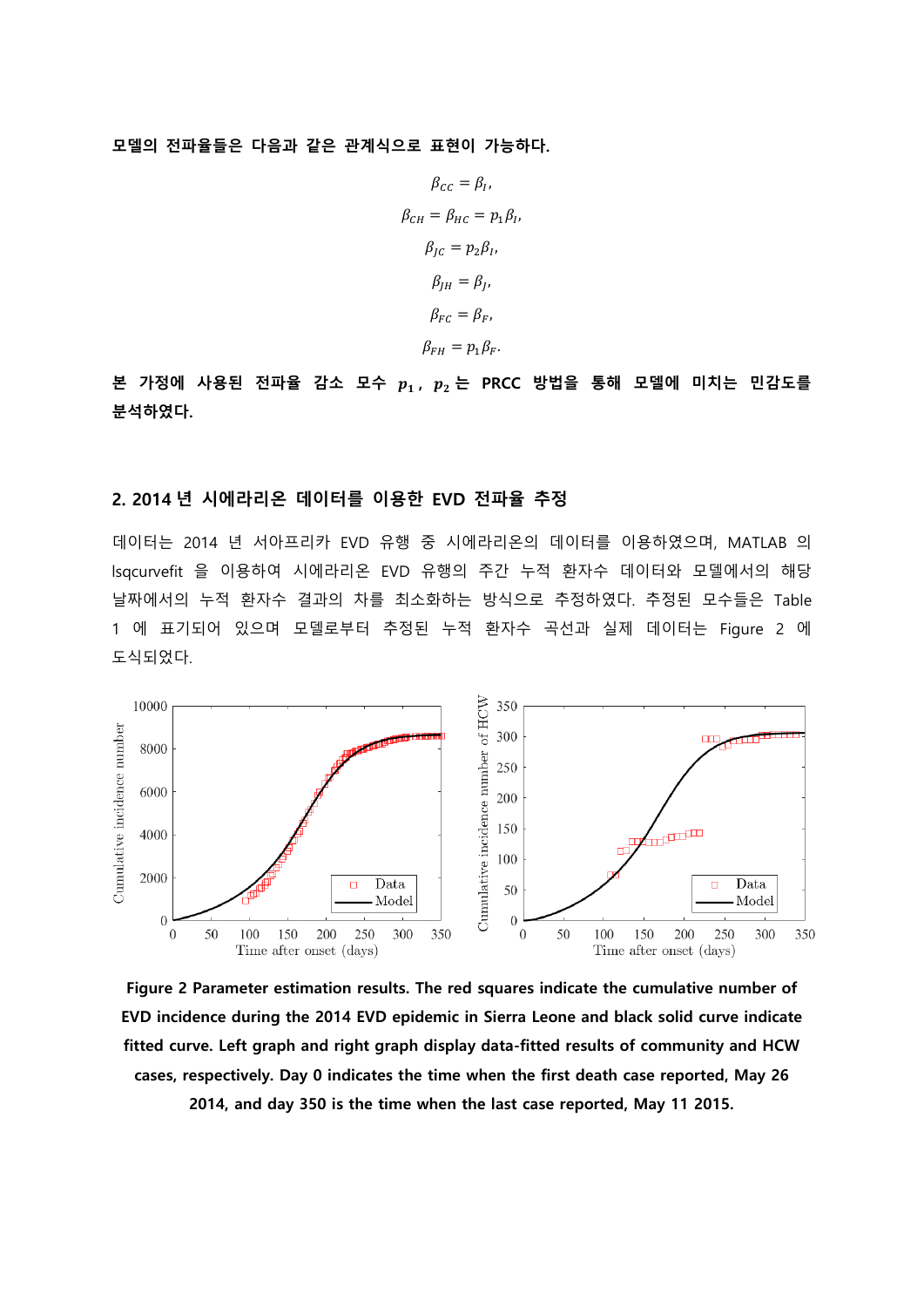| Symbol               | Description                                                 | Value    | Reference                                                                                                                                                  |
|----------------------|-------------------------------------------------------------|----------|------------------------------------------------------------------------------------------------------------------------------------------------------------|
| $\beta_I$            | Transmission rate of infectious individuals                 | 0.1352   | Data-fitting                                                                                                                                               |
| $\beta_J$            | Transmission rate of hospitalized to HCW                    | 45.5512  | Data-fitting                                                                                                                                               |
| $\beta_F$            | Transmission rate of funeral                                | 0.1434   | Data-fitting                                                                                                                                               |
| $p_{1}$              | Transmission reduction rate by HCW education                | 0.6      | Assumed                                                                                                                                                    |
| $p_{2}$              | Transmission reduction rate by hospitalization              | 0.3      | Assumed                                                                                                                                                    |
| $k_I$                | Transmission reduction rate by WHO intervention             | 0.0126   | Data-fitting                                                                                                                                               |
| $k_{\it F}$          | Transmission reduction rate by WHO safe burial intervention | 0.0010   | Data-fitting                                                                                                                                               |
| $\tau$               | Behavior change timing after outbreak                       | 150      | $[2]$                                                                                                                                                      |
| $1/\kappa$           | Incubation period                                           | 11 days  | $[4]$                                                                                                                                                      |
| $1/\gamma_h$         | Period from onset to hospitalization                        | 4 days   | [5, 6]                                                                                                                                                     |
| $1/\gamma_i$         | Period from onset to recovered                              | 10 days  | [5, 6]                                                                                                                                                     |
| $1/\gamma_d$         | Period from onset to death                                  | 9.6 days | [5, 6]                                                                                                                                                     |
| $1/\gamma_{ih}$      | Period from hospitalization to recovered                    | 5 days   | [5, 6]                                                                                                                                                     |
| $1/\gamma_{dh}$      | Period from hospitalization to death                        | 5 days   | [5, 6]                                                                                                                                                     |
| $1/\gamma_F$         | Period from death to burial                                 | 4 days   | $[7]$                                                                                                                                                      |
| $\theta_C$           | Probability of community to be hospitalized                 | 0.62     | $[8] % \includegraphics[width=0.9\columnwidth]{figures/fig_1a} \caption{Schematic diagram of the top of the top of the top of the right.} \label{fig:1} %$ |
| $\theta_H$           | Probability of HCW to be hospitalized                       | 0.69     | [8]                                                                                                                                                        |
| $f_c$                | Fatality rate of not hospitalized community                 | 0.84     | [8]                                                                                                                                                        |
| $f_H$                | Fatality rate of not hospitalized HCW                       | 0.69     | [8]                                                                                                                                                        |
| $f_{Ch}$             | Fatality rate of hospitalized community                     | 0.57     | [8]                                                                                                                                                        |
| $f_{Hh}$             | Fatality rate of hospitalized HCW                           | 0.66     | [8]                                                                                                                                                        |
| $S_{\mathcal{C}}(0)$ | Number of susceptible community                             | 7079000  | [9]                                                                                                                                                        |
| $S_H(0)$             | Number of susceptible HCW                                   | 2000     | $[10]$                                                                                                                                                     |

### **Table 1 2014 Western Africa EVD epidemic model parameters**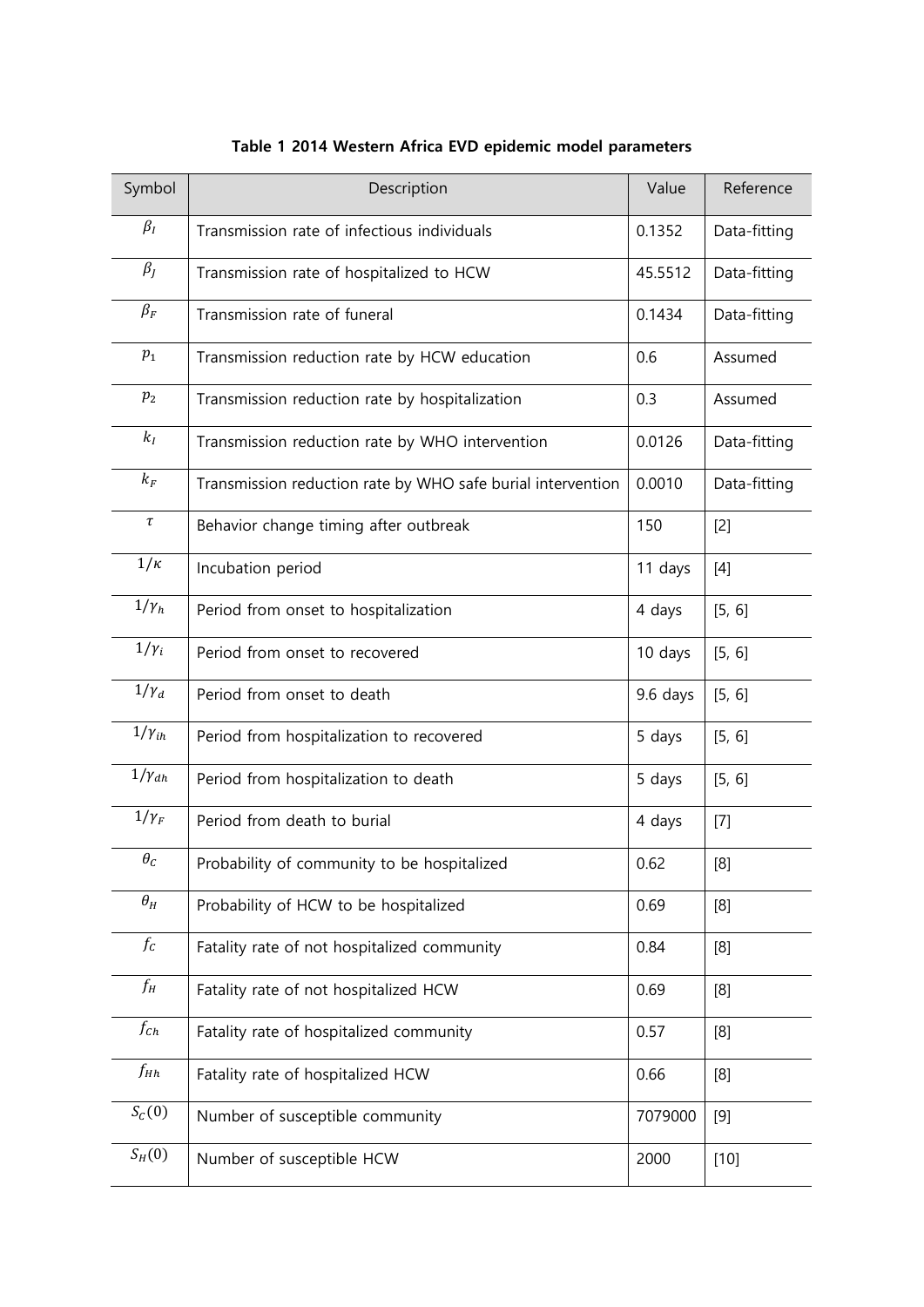모델과 데이터의 평균 제곱근 오차(Root mean square error)는 비의료종사자에 대해선 130.3058, 의료종사자에 대해선 45.4274 로 계산되었다. 시에라리온 EVD 유행 데이터 중 의료종사자 감염환자 데이터는 day 200 근처에서 급격히 늘며 누계 데이터임에도 감소하는 부분 또한 존재한다. 현재 단순한 형태의 모델에서는 이러한 급격한 변화를 표현할 수 없었다. 이는 당시 미보고 환자의 보고 혹은 데이터 집계 등에서 생길 수 있는 데이터의 불확실성일 수도 있고 급격한 환자 발생일 수도 있는 것으로 추측된다.

#### 3. 전파율 감소 모수 $(p_1, p_2)$ 의 민감도 분석

전파율의 단순화를 위해 가정한 교육 및 입원에 의한 전파 변화율( $p_1$ ,  $p_2$ )에 대한 민감도 분석 실시하기 위하여 목적함수를 총 발생 환자수로 설정하고 편순위상관계수방법(partial rank correlation coefficient, PRCC)를 이용하여 모수 변화에 의한 민감도 분석을 진행하였다 [11]. 분석 결과는 Table 2 에 기술되었으며 두 전파 감소율 모두 비슷한 값으로 유의미한 수치를 나타내며 교육 및 입원에 의한 효과가 적을수록, 즉  $p_1$ ,  $p_2$  값이 클수록, 총 발생 환자수는 증가한다고 해석할 수 있다.

| Parameter                  | PRCC   | p-value     |
|----------------------------|--------|-------------|
| $p_{\scriptscriptstyle 1}$ | 0.2647 | $< 10^{-3}$ |
| $p_{2}$                    | 0.2802 | $10^{-3}$   |

**Table 2 PRCC of parameters and p-value**